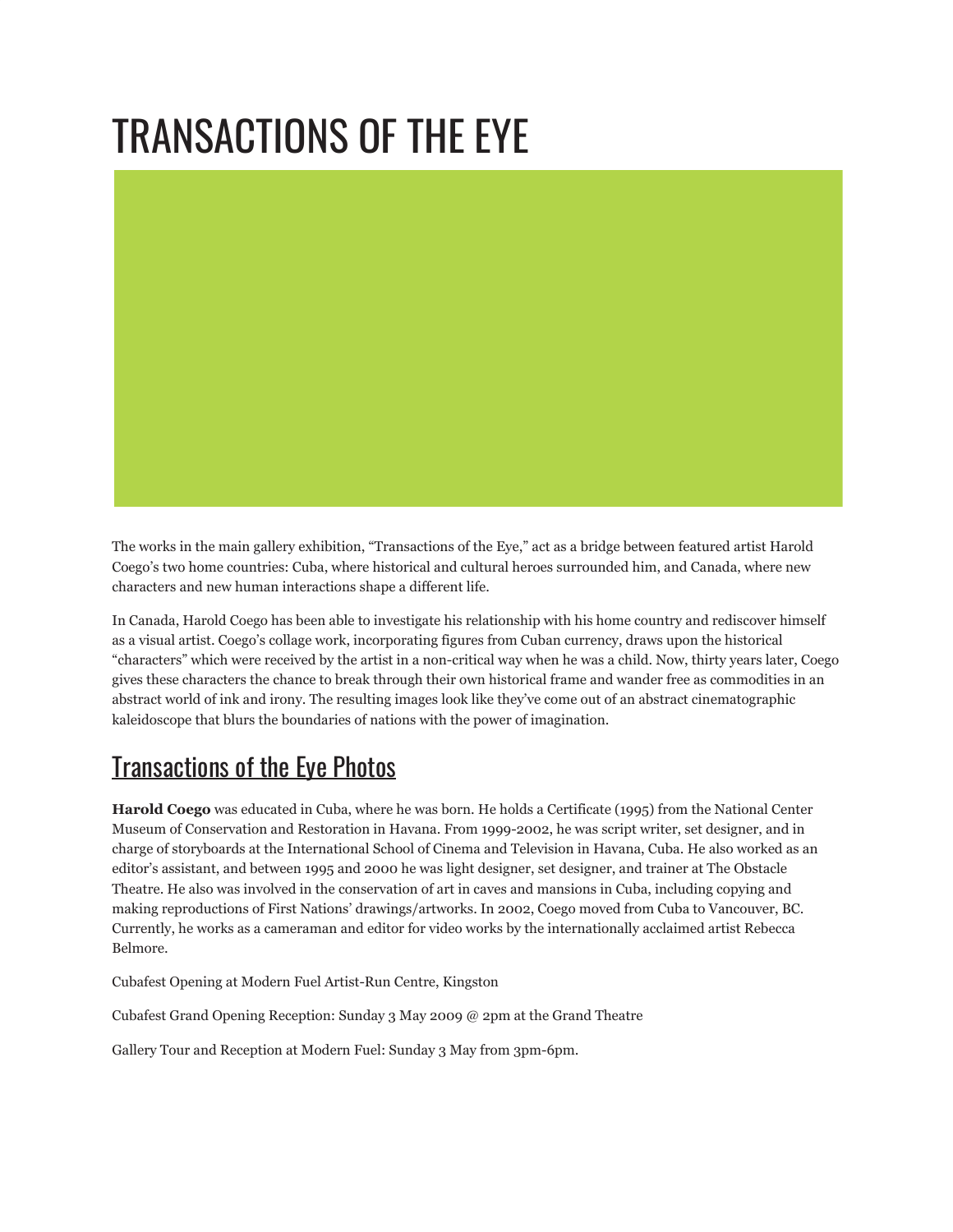With two Cuba-related exhibitions in its space, Modern Fuel is proud to be a participant in Cubafest, a celebration of Cuban culture taking place at various locations in Kingston from May 1-9, 2009. (Check out [http://cubafestkingston.ca](http://cubafestkingston.ca/) for more information on other CubaFest events.)

## Exhibition Essay

#### **By Francisco García González**

When it was proposed that I write an introductory text for the artist Harold Coego's exhibition, I accepted without the slightest hesitation, even though I had not yet seen his pieces, nor did I know anything about him. It was enough for me to accept that Harold and I are united by having frequented, at different times, common spaces, apart from the place where we were born: Cuba.

Upon seeing the images of his works, the first sensation was one of absolute surprise. Harold has emigrated; he has lived several years outside of his country, which means that he carries Cuba within himself. Some assert that the Island follows us everywhere we go, like a spirit of the dead that we cannot get rid of. I would like for it not to be so. However, both his artistic projection and his way of seeing the complexities of the world are universal in this regard.

His work *Windmill of Dreams* holds expansive and ambiguous meaning for Cubans. Martí, perhaps the biggest myth of the Cuban imaginary, charged with the burden of all his symbols, spins like an absurd windmill of five wings, for both benefit and harm of the Island's inhabitants. It spins surrounded by Phrygian caps and black birds.

In *Voltus-Voluntarious*, an exquisitely made painting with certain supposed ingenuity, the image of Che becomes a powerful war machine. Harold appropriates maybe the most relevant icon of the universal revolutionary imaginary in order to recreate it with childish assumptions. Doubt creeps in us: if Che had had superpowers, just like Voltus-Voluntarious, what would have happened then?

The Caribbean does not escape Harold's sight either. In *Caribbean Murder*, the artist appeals to devices of a certain naive graphical art in order to travel down a worrisome path: the Caribbean could be something else apart from its beaches, its sun, and its delicious cocktails. The Caribbean also has its dark side, this was a known fact to Carpentier, Novas Calvo, Aimee Cesaire.... And Harold reminds us of this from his personal perspective.

Finally, Harold's work transcends the Island and the Caribbean to reveal to us his ideas about History, the History with a capital H.... According to Harold's paintings, History is a metaphysical projection in which nothing appears to face a dialectical progression. History (with a capital H) and its myths are recycled and spun around in an immense all-devouring carousel. History (with a capital H) is reached in a magnificent airplane after a 1000 kilometres flight or after an infinite walk.

The way to History, the great History, is the exact same way as the one taken by Harold's life and work. Nurtured from his Cuban experience Harold Coego has matured. That maturity, added to a prudent and healthy distance, has allowed him to express, through art, a sceptical philosophy, sometimes of frank cynicism--if cynicism can be frank- which explores realities and obsessions.

Finally, Harold's work is interesting because it compares unequal universes. Universes whose body cannot be stolen by man, it does not matter if he is Cuban, Canadian, Maltese, or Angolan.

#### **Kingston 8/April/2009**

#### *Translated by Andrés Rabinovich*

**FRANCISCO GARCÍA GONZÁLEZ** (Havana, 1963) has a degree in History from Havana University. He is a writer, editor, nd screenwriter. His short story collections include Juegos permitidos [Games allowed] (1994), Color